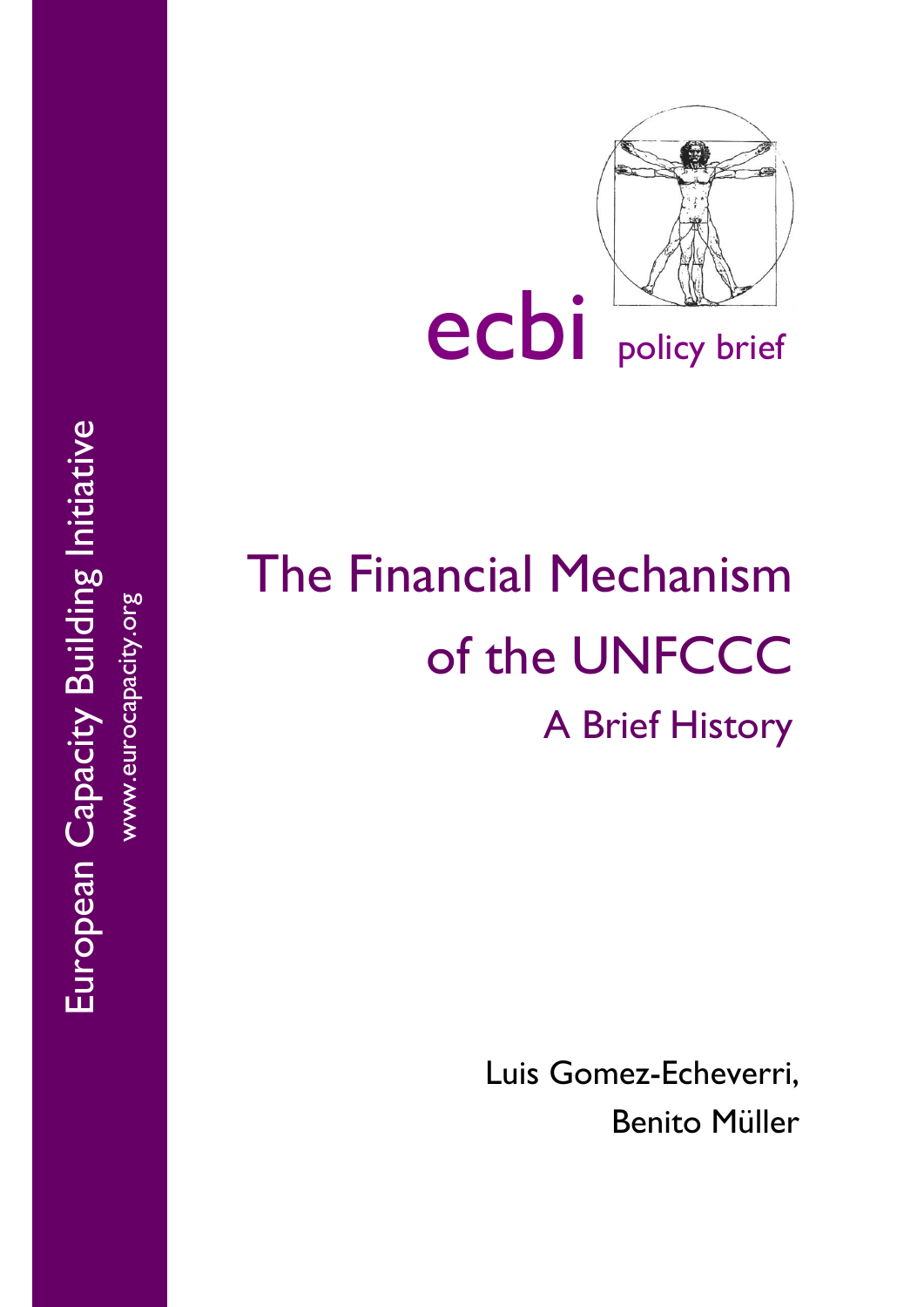The contents of this paper are the authors' sole responsibility. They do not necessarily represent the views of the European Capacity Building Initiative (ecbi) or any of its Members

All rights reserved. No part of this publication may be reproduced, stored in a retrieval system, or transmitted in any form or by any means, electronic, mechanical, photocopying, recording, or otherwise, without prior permission of the ecbi.

#### **Acknowledgments:**

This work has been made possible through core funding support to the ecbi from the **Swedish International Development Cooperation Agency.**



This ecbi Policy Brief is published together with a 'sister-brief' by the same authors on

*The Reformed Financial Mechanism of the UNFCCC***:** *Architecture and Governance.*

#### **About the authors:**

.

*Luis Gomez-Echeverri* (corresponding lead author) is at IIASA (Laxenburg, Austria) with the Global Energy Assessment team, as well as advisor on climate change to several institutions and governments. He worked for close to 30 years with the UN, most of it with UNDP, where he established and was the first Director of the Environment Group, and with the UNFCCC, where he was Director of Implementation Programs and SBI coordinator. luis.gomez.echeverri@gmail.com

*Benito Müller* is Director, Energy & Environment, at the *Oxford Institute for Energy Studies*, a Recognised Independent Centre of the University of Oxford. He is also Managing Director of *Oxford Climate Policy*, where he directs the European Capacity Building Initiative (ecbi)

Contact:

57 Woodstock Road, Oxford, OX2 7FA, UK Phone +44 (0) 1865 889 128, Fax: +44 (0) 1865 310 527

e-mail: admn.ocp@gmail.com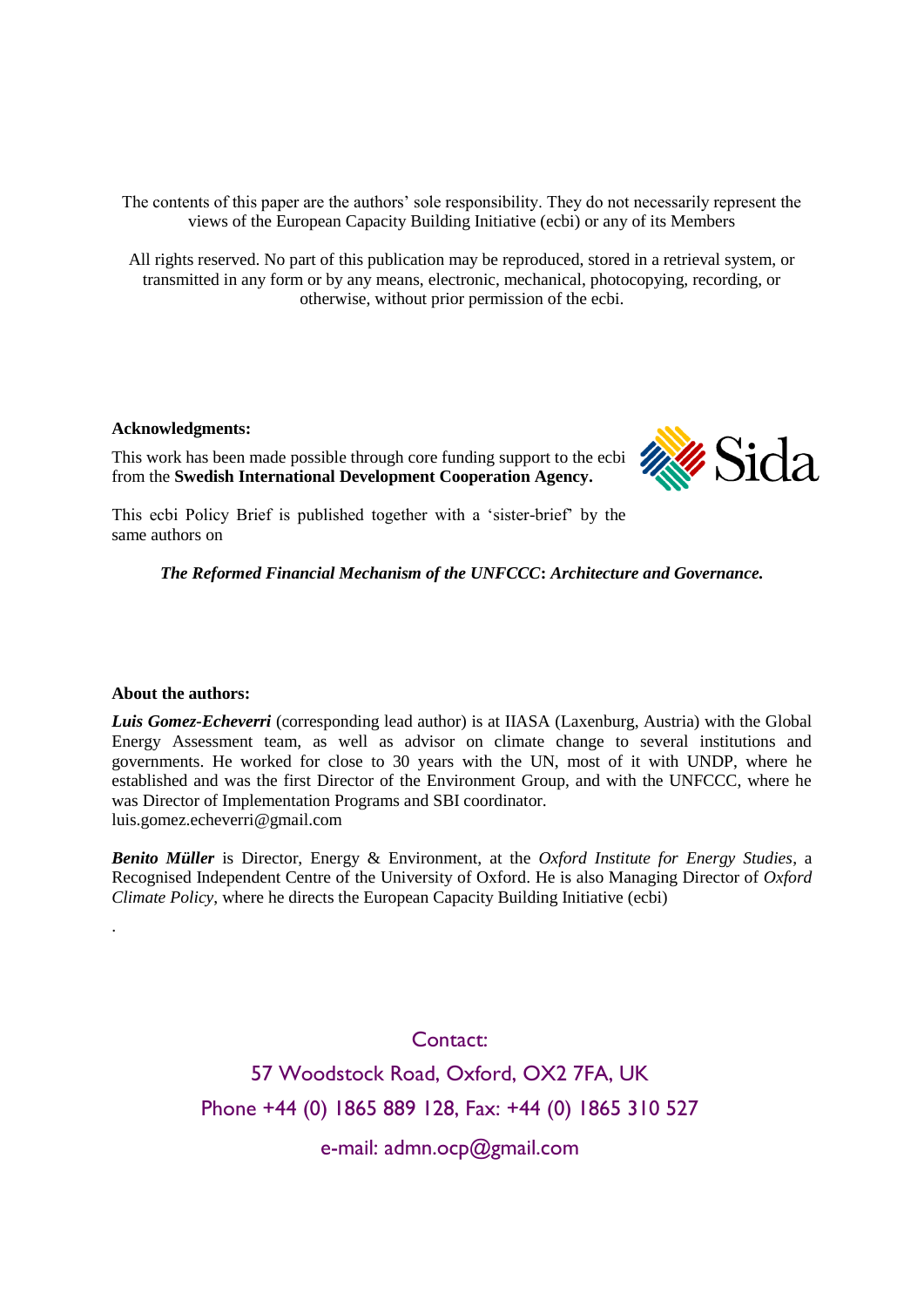#### **Introduction**

 $\overline{a}$ 

In the course of 2009, negotiators from around the world will need to come to an agreement on the architecture – the institutional and governance structure – of the funding arrangements to support the post-2012 regime in the context of the financial mechanism of the Convention.<sup>1</sup> This is a prerequisite for the success of the ongoing international climate change negotiations. The institutional architecture to be put in place will need a) to be convincingly capable of carrying out the three general functions that ensure a well functioning and generally acceptable financing regime: *revenue raising, revenue disbursement,* and *oversight*; and b) to ensure that the governance structure, the system of decisions that have to be taken to operationalize and operate the financial flows to be managed, will be acceptable to all Parties to the Convention. In the build-up to Bali and beyond, it has become selfevident that the current operational arrangements fail to meet these two requirements, leading to the conclusion that the financial architecture is in need of urgent and major reforms.

Coming to an agreement will not be easy for many reasons. Adding to its inherent complexity and strong linkage to many other on-going negotiations of substance, the financial mechanism negotiations will need to address issues of trust (or lack of it) and issues of commitment levels on both sides – developed and developing countries. The history and lessons learned over the last fifteen years of the current financial mechanism arrangements should provide the basis for building on previous successes and for avoiding previous mistakes, shortcomings, and pitfalls. Unfortunately, so far, even an agreement on how to assess this history has proven to be elusive.

The following is an attempt, not to assess the history of the financial mechanism, but rather to provide a brief background on the decisions that led to its creation and its legal basis. Hopefully, this information will help clarify some of the misconceptions about what the financial mechanism is and about its legal relation to the Convention. It is difficult, if not impossible, to talk about the history of the financial mechanism without a reference to the Global Environment Facility (GEF). To be clear: the GEF *is not* the financial mechanism. It is *an operating entity* of it. However, since it has been the sole operating entity until recently, the history of the financial mechanism cannot be discussed without reference to the GEF specifically, and to the origins of multilateral funding for the environment, in general. In Bali, the Adaptation Fund Board was created as operating entity of the Kyoto Protocol Adaptation Fund<sup>2</sup>

## A. Brief History of Multilateral Funding for the Environment

The need for more strategic national action and need for funding to tackle climate change can be traced back as early as 1972, when the *United Nations Conference on the Human Environment* in Stockholm took place. It was there and then that the environment was placed at the centre of the international agenda, establishing it as one of the priorities for country action. In the years that followed, activities were carried out around the world mostly following a project-based approach from which it has been difficult to escape.

It was not until 1987 when the *Brundtland Report* ('Our Common Future') by the World Commission on Environment and Development made the case for the need (i) to place environmental concerns in the broader context of development and (ii) to assign significant financial resources to address them. The Report also advanced some institutional recommendations which later served as the basis for discussions and debates that followed on funding for international conventions, and

<sup>&</sup>lt;sup>1</sup> The Review of the Financial Mechanism is also being undertaken and will be finalized at COP 15.

 $2$  A reference to Article 21 of the Convention on Interim Arrangements could clarify some of the confusion regarding the role of the GEF and a reference to it as 'the international entity entrusted with the operation of the financial mechanism' a term that was later superseded at COP 4 following the Review of the financial mechanism provided for in Article 11.4 and when the term 'an entity entrusted with the operation…' or 'an operating entity' for short, was adopted. This term implicitly leaves open the possibility for more than one entity.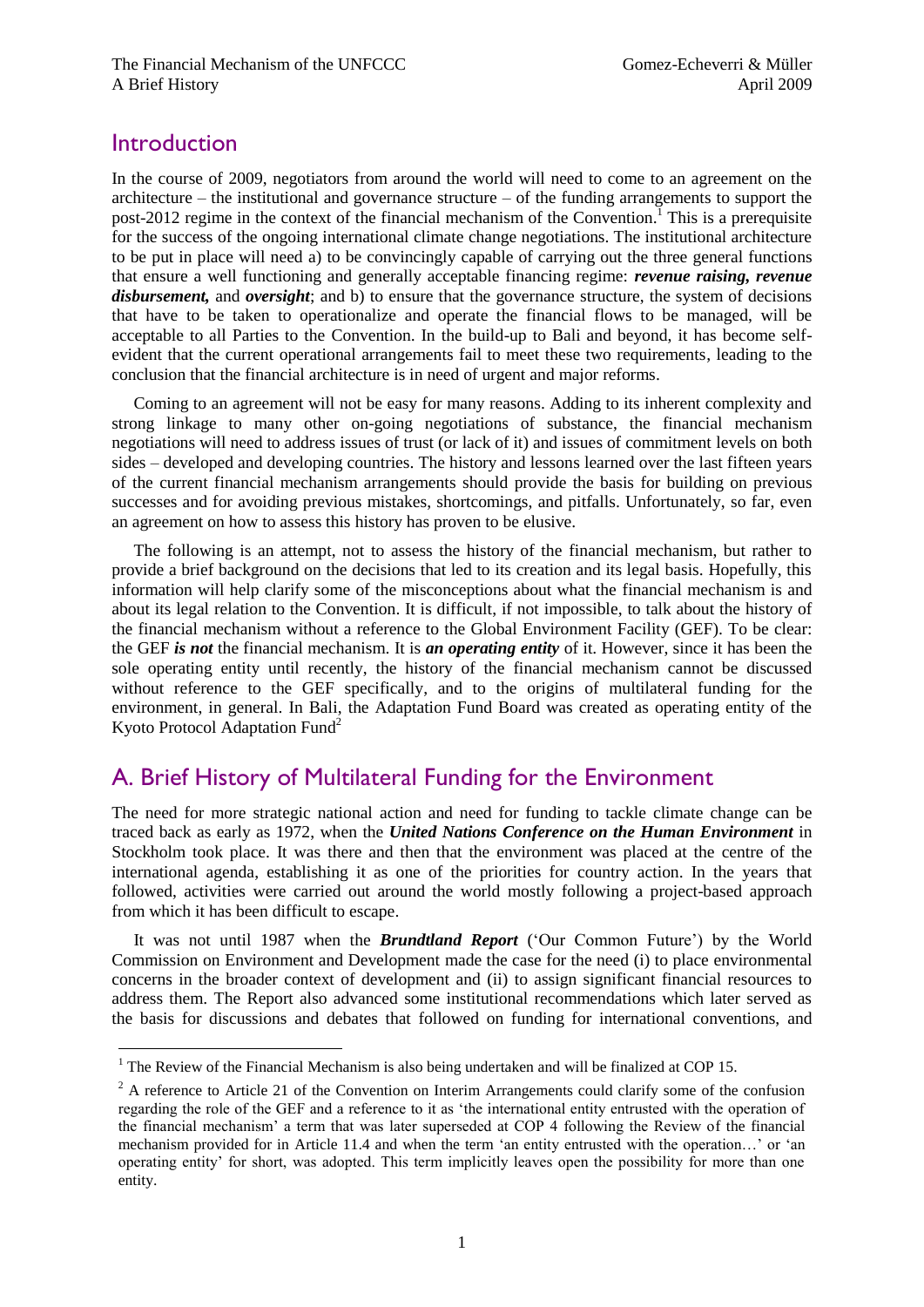$\overline{a}$ 

funding of the global dimensions of the environment. One proposal that is particularly credited with having contributed to the creation of the GEF was an UNDP-funded WRI study which put forward the idea of an international fund for the global environment<sup>3</sup> The proposals that later emerged – including one from the World Bank on the creation of the GEF − were responses to this study. Those responsible for coming up with ideas on the reform of the financial mechanism today would greatly benefit from giving a close reading of this early history on funding global environmental action and the issues that influenced the early days of these negotiations. What follows is a brief summary and highlights of that history. Four observations from these early years would be relevant to the negotiations today:

- (1) Despite the efforts to 'consult' broadly, developing countries at that time had little say in the decision on what was to become the GEF. The fact that the GEF was to be based on voluntary contributions and was being established at that time without any legal link or obligation to the any Convention, gave donor countries the upper hand in the final decision.
- (2) The decisions taken at that time were heavily influenced by developments taking place in major international organizations, namely UNDP and the World Bank, which had little environmental capacity within their organizations.
- (3) The GEF became an operating entity of the financial mechanism of the UNFCCC to a certain extent by default, as there appeared to be, in the eyes of many, no alternative.
- (4) During these early years, the sources and types of funding available for the activities related to the global environment were few and scarce.

None of this applies in today's negotiations to reform the institutional and funding arrangements under the financial mechanism. The UNFCCC Conference of Parties (COP) has a free hand in establishing whatever it considers adequate and appropriate to the needs and conditions of today. By definition, these needs and conditions are totally different from the early years of the Convention and consequently, the present arrangements are in urgent need of reform.

# B. Brief History of the Global Environment Facility (GEF)

As the UNFCCC publication *The First Ten Years* points out, developed countries many years ago 'agreed that they would need to support the efforts of developing countries, but they argued against establishing a new financial mechanism believing that the Global Environment Facility, established in 1991, could serve the purpose.' Recently, it has become evident that most Parties feel that the scale of funding and the current operational arrangements are inadequate and that the financial mechanism is in need of major and urgent reform. This should not diminish the enormous contribution that the GEF has made to the UNFCCC in the last fifteen years. Ignoring this fact would create a blind spot regarding the many good lessons that can be learned from the GEF when embarking on the review and on the negotiations for a much needed reformed financial mechanism. 4 Ignoring this fact would also be to deny the contribution that GEF has made to introduce environmental concern in nations around the world. The following is an attempt to highlight some issues that may be useful to the current discussion of the reformed financial mechanism.

Responding to calls for the creation of a facility to fund additional activities in the environment by Germany and to a more concrete proposal from France during the Annual Meeting of the *Development Committee<sup>5</sup>* of 1989, the GEF idea began to take shape in the form of a World Bank

<sup>&</sup>lt;sup>3</sup> Natural Endowments: Financing resource conservation for Development. International Conservation Financing Project Report, commissioned by the United Nations Development Programme, 1989.

<sup>&</sup>lt;sup>4</sup> It should be noted that when referring to reform of the Financial Mechanism throughout this document and its 'sister' document, what is meant is the reform of the architecture needed for the operationalization of the Financial Mechanism

<sup>&</sup>lt;sup>5</sup> Joint Ministerial Committee of the Boards of Governors of the World Bank and the IMF on the Transfer of Real Resources to Developing Countries.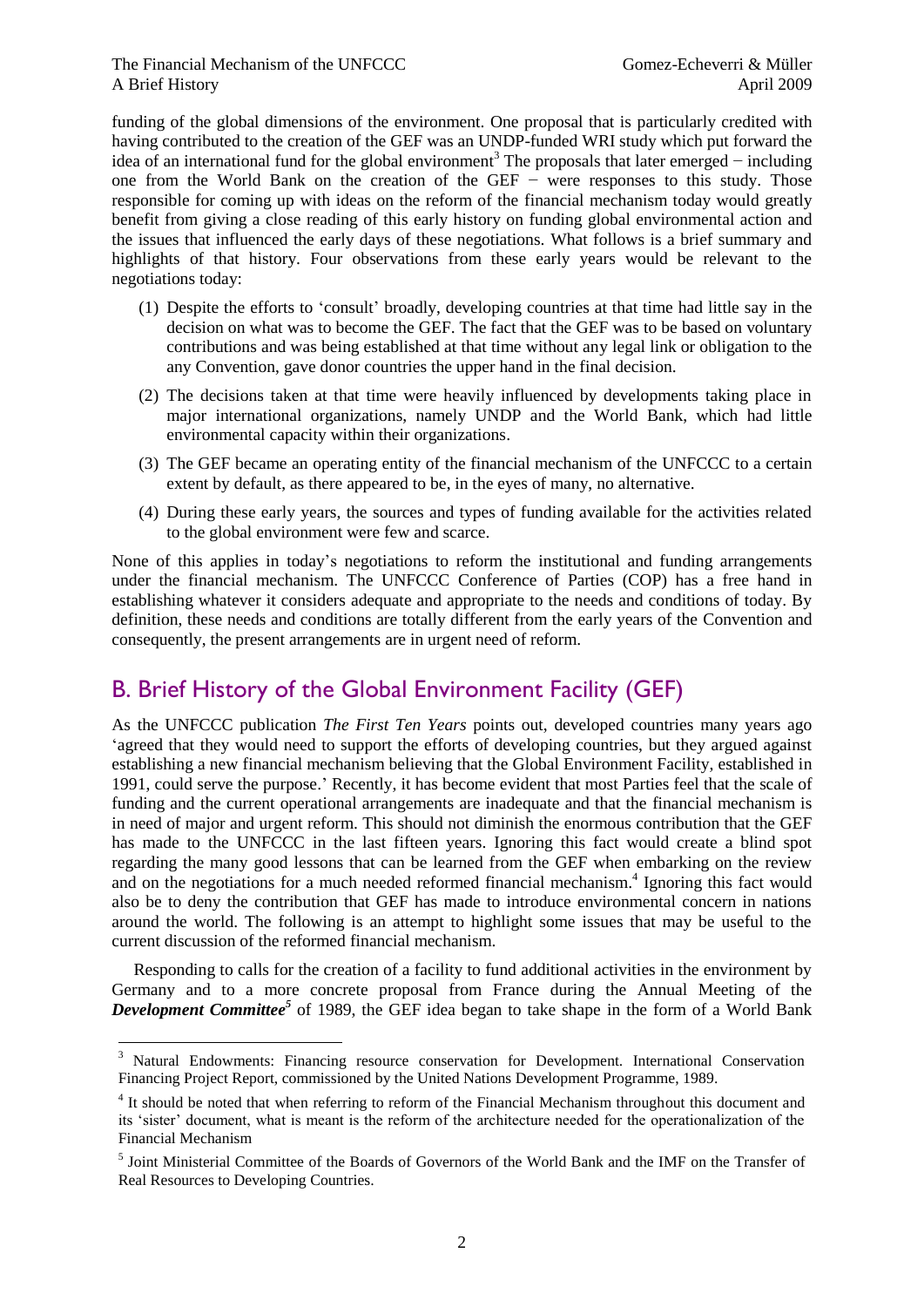proposal with the aim to provide additional funding (separate from funding for development) that would be used to work with countries interested either in starting up new projects or incorporating environmental components in on-going projects with some measurable impact in four areas of global concern: depletion of ozone layer, greenhouse gas emissions, biodiversity, and pollution of international waters. The Facility was to help build in-country capacities and promote the introduction of projects that address global environmental concerns throughout the developing world, and also promote international cooperation and sharing of knowledge. Some of these aims have unfortunately been weakened, severely compromised, or annihilated by the ill-fated Resource Allocation Framework introduced by the GEF in its latter years. This was *de facto* an effort by the GEF to finetune its interpretation of the concept of incremental costs, based on World Bank indicators designed without consulting the UNFCCC COP.

The GEF began as a pilot facility in 1990, and in 1992 became an interim operating entity of the financial mechanism for the UNFCCC and the Convention on Biological Diversity and was confirmed as 'an operating entity' at COP 4.<sup>6</sup> It was set up to explore ways to address global environmental problems and as an experiment in governance. Its mandate, to support action with 'global' environmental benefits, *de jure* precluded its involvement with actions such as adaptation. The original idea was in many ways novel and bold. The intention was not to create yet another international agency that could duplicate what others were doing. Instead, the original idea was to create a small secretariat that would depend on the three global institutions that, at that time, had or were creating a capacity to deal with environment and development. In many ways, it was an extraordinary experiment and achievement in global environmental governance.

The early years of the GEF as a pilot facility were unavoidably tangled with the early negotiations in preparation for the *UN Conference on Environment and Development* (UNCED). In these negotiations, developing countries called for the creation of a *Green Fund* and many saw the creation of the GEF as an attempt by developed countries to pre-empt this. It was during these early days that developing countries fought hard and obtained agreement on the principle of 'common but differentiated responsibilities' that is today at the heart of the UNFCCC.<sup>7</sup> What followed were intense political negotiations that led to the restructuring of the GEF and, that in March 1994, allowed for the conversion of the GEF from an interim operating entity to an operating entity of the financial mechanism of the UNFCCC. The restructuring was designed to transform the GEF; to incorporate features in its design that had been demanded by developing countries such as universality, transparency, and participation in the decision-making. However, despite the parity in the number of seats between developed and developing countries, the current mixed voting system (proportionate to the number of countries and the size of the contribution) gives *de facto veto* power to the largest donors in the thus far exclusively consensus-based decision-making of the GEF.

A legal instrument of establishment elaborated on the link between the GEF to the Conference of the Parties of the UNFCCC, among others. The institutional linkage between the GEF and the COP was made prior to this date by an MOU (agreed at COP2), and an Annex to it in COP 3. The instrument for the establishment of the restructured GEF provided for a Trustee; a Participants Assembly that would convene every three years;<sup>8</sup> a Council; a Secretariat; the Implementing Agencies, and the Scientific and Technical Advisory Panel (STAP). Surprisingly, there was little discussion or concern at that time on how an operating entity of the financial mechanism of the UNFCCC (serving also other conventions), with its own governance structure, would reconcile its decisions and objectives with those of the Conference of the Parties of the UNFCCC in the case of climate change. If more thought had been given to this factor, more would have been done in the design to prevent what later became the greatest weakness of the present arrangement: (the perception

 $\overline{a}$ 

<sup>6</sup> COP decision 9/CP.1, paragraph 1, stated that the GEF would continue to operate on an interim basis until the review to be conducted within 4 years. This review took place at COP 4.

<sup>&</sup>lt;sup>7</sup> Principle 7 of the Rio Declaration: 'Principles on Environment and Development'.

<sup>&</sup>lt;sup>8</sup> Despite the Instrument Provisions for the Assembly convening every three years, it has gradually moved to convening every four years, in violation of the Provisions.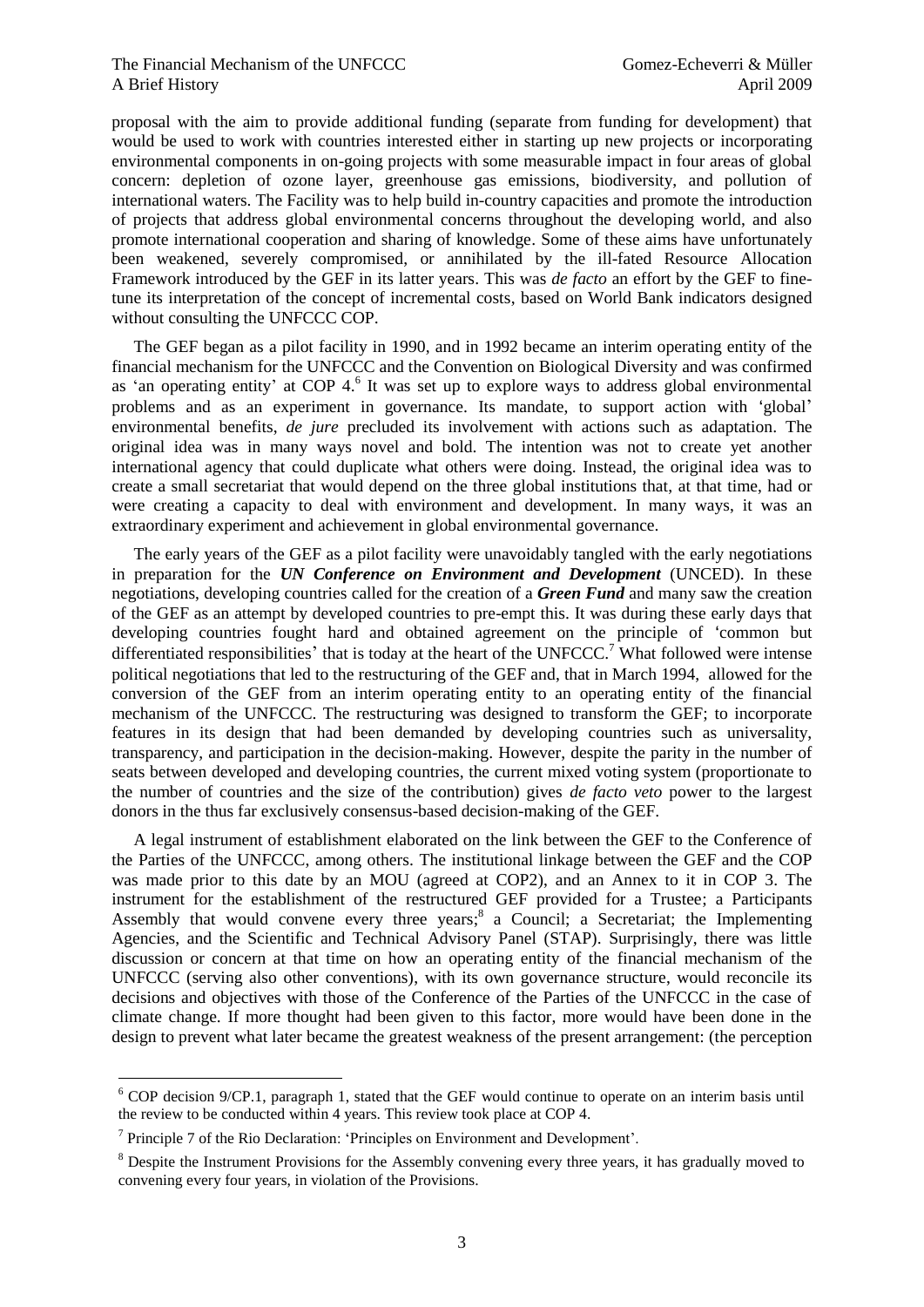of) there being of two sets of 'bosses' making divergent demands on the same institution. The reality of this weakness became more apparent than ever with the introduction of the ill-fated Resource Allocation Framework. It is also evident in some of the negative assessments that have been made regarding the GEF performance vis-à-vis the guidance of the COP. To be fair, the relationship between the GEF and the COP has been disappointing due as much to the failure of the COP to provide explicit guidance, (thus leading to more discretionary powers by the GEF Secretariat and Council) as it has been due to the differences in vested interests represented on the GEF Council and the COP.<sup>9</sup>

## C. The Changing Context of Finance

Negotiations of the reform of the financial mechanism are being carried out in a world facing a breakdown of the global financial system, the most severe financial crisis in several decades, and a global economic slowdown that is bound to last several years. This situation should not in any way interfere with the negotiations on the reform of the architecture and governance of the financial mechanism. The main drivers for these negotiations should be a) the severity of the climate change challenge; b) the need and urgency to act now rather than later in order to avoid even higher costs and hardship, and c) the mandates of the Convention.

Negotiations are also being carried out in a world that is in many ways fundamentally different from that of the late 80s and early 90s when the present arrangements were put in place. Not only has the global political landscape changed dramatically, but the number of actors also increased in the same degree. International institutions and countries around the world are better equipped to absorb resources and use them effectively in programmes and projects that address climate change. Further, a large number of countries have strategies and programmes that incorporate climate change into their development strategies. The funding sources have multiplied several-fold. The carbon market, as well as investment and financial flows in carbon friendly technologies and clean energy have also increased dramatically, well beyond initial expectations. But so have the needs.

The UNFCCC Report *Investment and Financial Flow to Address Climate Change* 'gives a good review and analysis of the existing and projected investment flows and financing relevant to the development of an effective and appropriate international response to climate change, with particular focus on the needs of developing countries.' One of the main conclusions is that the additional estimated amount of investment and financial flows needed in 2030 to address climate change is immense and much larger that the funding currently available under the Convention and its Kyoto Protocol, but small when compared with global Gross Domestic Product (GDP) and investments. Another important conclusion relevant to this Brief is that 'if the funding available under the *financial mechanism* of the Convention remains at its current level and continues to rely on voluntary contributions,<sup>10</sup> it will not be sufficient to address the future financial flows estimated to be needed for mitigation and adaptation.' The Report goes on to suggest other options for generating additional funds. But as Parties address these questions, the UNFCCC also needs to urgently address the present inadequacy of the architecture and governance of the financial mechanism. A new reformed financial mechanism should not only be able to receive, disburse and oversee the application of the funds but also create the environment for more innovative financing and mobilization of resources.

## D. The Mandates of the Convention

 $\overline{a}$ 

On the financial mechanism, it is curious that there are no Articles in the Convention that establish the mechanism itself. Instead, several articles define what it should be or do. Article 11.1 provides for 'a mechanism for the provision of financial resources on a grant or concessional basis, including for the

<sup>&</sup>lt;sup>9</sup> There are more than 40 COP decisions providing guidance to the COP which would be useful to assess visà-vis performance and response.

<sup>&</sup>lt;sup>10</sup> Although formally, there is no 'burden sharing' agreement among donors, in practice their contributions have remained proportionally the same resulting in a virtual cap, being established by the largest donor.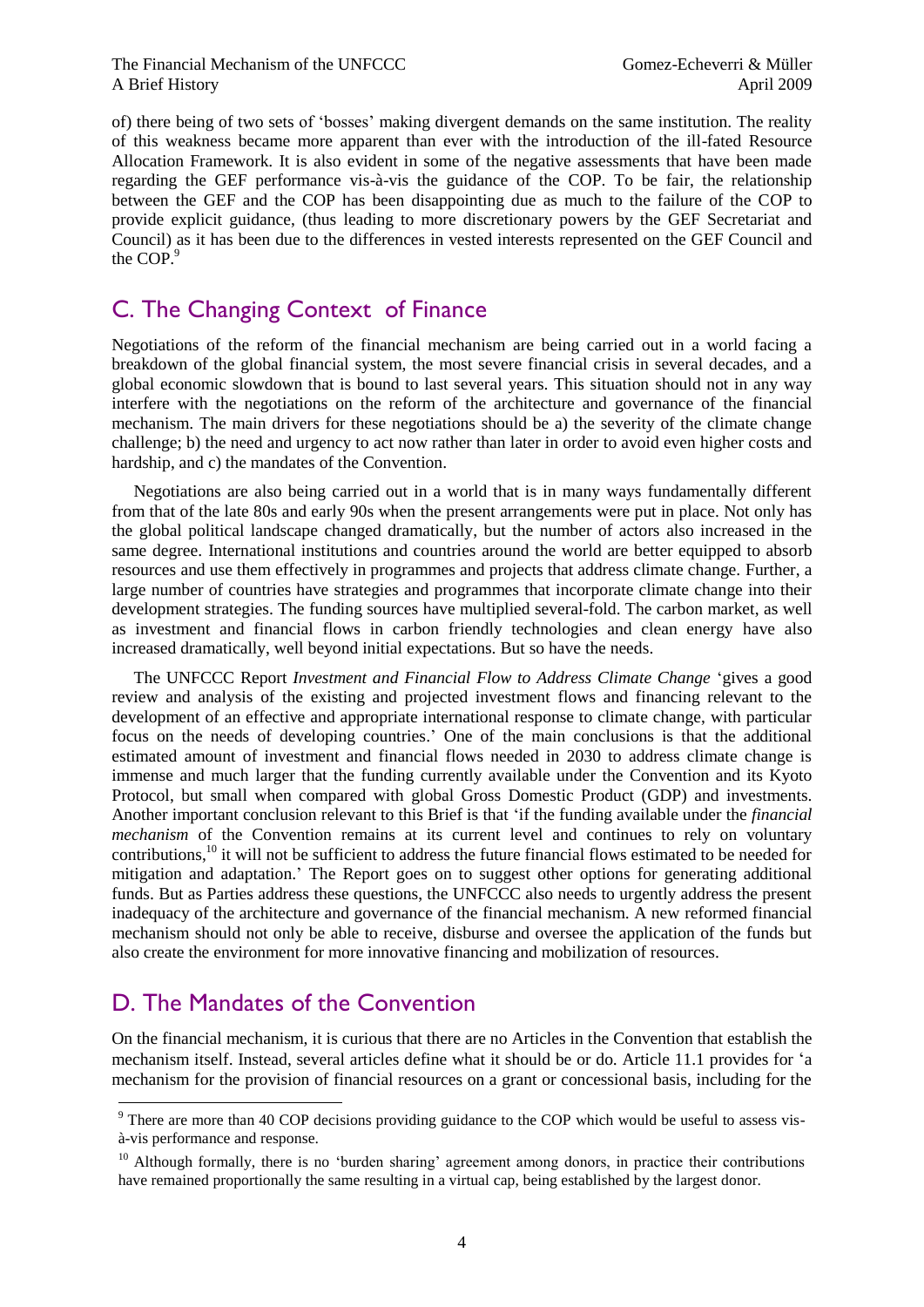$\overline{a}$ 

transfer of technology'. The article also states that 'its operation shall be entrusted to one or more existing international entities' and that 'it shall function under the guidance of and be accountable to the Conference of the Parties, which shall decide on its policies, programme priorities and eligibility criteria related to this Convention', but not on the approval of projects, a task which is left to the GEF as operating entity. Article 11.2 states that the financial mechanism 'shall have an equitable and balanced representation of all Parties within a transparent system of governance'. And Article 11.5 provides that 'developed country Parties may also provide and developing country Parties avail themselves of, financial resources related to the implementation of the Convention through bilateral, regional and other multilateral channels.'

The text of the Convention makes provision for the commitments of all Parties in Article 3 and 4, and also provisions for the financial mechanism in Article 11. They provide the core of the mandate of the Convention and of the Kyoto Protocol (given that the text of the earlier applies to the latter *mutatis mutandis*) on the financial mechanism. The agreements under the Bali Action Plan are also relevant since they establish the level of ambition (including ambition on the level of resources) and the conditions and modalities for funding climate change measures by developing countries, such as the MRV system which will require a more robust Financial Mechanism than what we have at present.

In addition to the core mandate, some of the other UNFCCC articles have also influenced the evolution and history of the financial mechanism: Article 2 (Objective), for example, should have had an enormous influence on both the level of resources that should be allocated as well as the magnitude and the type of the response, (which includes having a proper Financial Mechanism). Article 3.1 establishes the principle of 'common but differentiated responsibilities', Article 4.1 reinforces it and makes reference to the need to take into account the specific national and regional development priorities, objectives, and circumstances, and Article 4.7 provides the balance by stating that 'The extent to which developing country Parties will effectively implement their commitments under the Convention will depend on the effective implementation by developed country Parties of their commitments under the Convention related to financial resources and transfer of technology…' Others, such as Articles 12.4 and 12.5 give developing countries greater flexibility – perhaps too much flexibility − in the preparation of National Communications, which, in theory at least, should have had some influence in guiding the funding needs in developing countries.

Three Articles of the Convention make provisions regarding resources: *who the providers* are and *where the resources are needed.* Article 4.3 deals with resources for implementation of general commitments and reporting; Article 4.4 with adaptation costs, and Article 4.5 with technology transfer. The Convention is clear about who the *providers* of the resources should be: developed country Parties and other developed County Parties listed in *Annex II* of the Convention. Article 11 of the Kyoto Protocol also addresses the obligations of Developed Country Parties listed in Annex II of the Convention.<sup>11</sup> In practice, pledges to the GEF have also been made by countries not listed in Annex II of the Convention.

The level of resources to be provided and the burden sharing by developed country Parties is not mentioned in either the Convention or the Kyoto Protocol. Instead, Article 4.3 of the Convention and Article 11.3 of the Kyoto Protocol make reference to 'the need for adequacy and predictability in the flow of funds and the importance of appropriate burden-sharing among developed country Parties'. Article 11.3 (d) calls on the COP to work together with the GEF in the determination of the funding necessary. The provisions of this Article were later complemented by agreements reached at COP 2 and were included in the Memorandum of Understanding (MOU) between the COP and the GEF and an Annex to that MOU, a year later. $^{12}$ 

<sup>&</sup>lt;sup>11</sup> The following countries are listed in Annex II of the Convention: Australia, Austria, Belgium, Canada, Denmark, European Economic Community, Finland, France, Germany, Greece, Iceland, Ireland, Italy, Japan, Luxembourg, Netherlands, New Zealand, Norway, Portugal, Spain, Sweden, Switzerland, UK, and the US.

<sup>&</sup>lt;sup>12</sup> For a number of political and technical legal reasons, including the fact that neither the GEF nor the COP has an independent legal personality, an imperfect compromise of a rather loosely worded MOU emerged.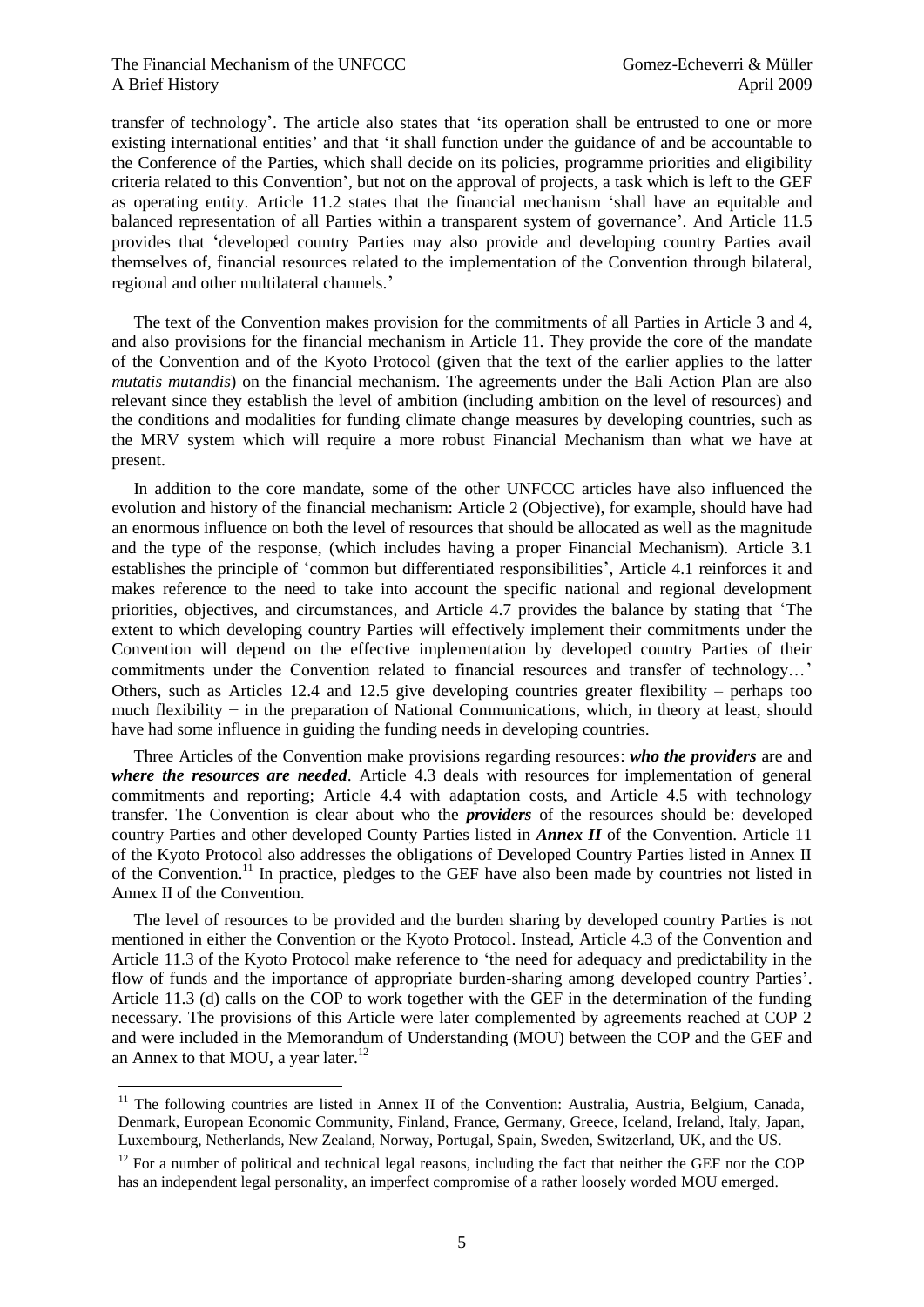The MOU and its Annex define the legal relationship between the COP and the GEF and determines that 'the COP and the GEF shall jointly determine the aggregate GEF funding requirements for the purposes of the Convention.' The concept of incremental costs, included in the Convention and made operational through the GEF, was to determine the basis under which the GEF Secretariat and the Council would decide what would be funded. The MOU also calls on the COP 'to make an assessment of agreed full costs of preparing national communications and the agreed full incremental costs of implementing other commitments… and for the COP and the GEF to carry out a reiterative process to review the amount of funding necessary and available in accordance with Article 11.3 (d).' In practice, this has not really worked. In reality, it has been the GEF Secretariat and the Trustee who make assessments and funding scenarios on the basis of estimates of what the donors are willing to contribute. Paragraph 12 of the MOU states that the COP will 'periodically review and evaluate the effectiveness of all modalities established in accordance with Article 11.3. Such evaluations will be taken into account by the COP, in its decision pursuant to Article 11.4, on arrangements for the financial mechanism.' Needless to say, in the new reformed financial mechanism, the manner in which funding needs are determined, would need to be totally transformed as with many other arrangements.

Reference to new and additional financial resources for developing country Parties is mentioned in Article 4.3 of the Convention and Article 11.2 of the Kyoto Protocol. The provisions of these Articles, along with Articles 4.1, 4.4., 4.5, and 4.7, establish the obligation of developed country Parties toward developing country Parties in their efforts to comply with their obligations under the Convention. Article 4.7 in particular makes it clear that 'The extent to which developing country Parties will effectively implement their commitments under the Convention will depend on the effective implementation by developed country Parties of their commitment under the Convention related to financial resources and transfer of technology…' In referring to the obligations of developed country Parties, the Kyoto Protocol makes reference to the above-mentioned articles of the Convention. The provisions of these Articles take on a new meaning with the agreement of the Bali Action Plan on MRV finance. Under the present arrangements, there is no real practical venue to respond to this new provision. The reformed financial mechanism would need to establish a mechanism to implement this agreement.

#### E. Conclusions

The success of the on-going round of climate change negotiations is directly linked to the role that developing countries decide to play in the post 2012 regime. As per the Convention and the Bali Action Plan, action on the part of developing countries is tied to the financial resources and technology transfer support received from developed countries. The scientific evidence provided by the Fourth Assessment Report of the IPCCC, as well as more recent and alarming scientific evidence suggest that the level of resources now being allocated and the process by which they are allocated are totally inadequate and out of sync with what is required. In the sections above, references have been made to the fact that the resources currently made available under the Convention are grossly inadequate; that existing funding arrangements suffer from inadequate governance; that the relation between COP guidance and implementation of it is less than perfect, and that funding arrangements suffer from slow and cumbersome procedures. This is, therefore, the appropriate time to embark on a major reform of this financial architecture.

In embarking on reform, the COP has two options: First, of making incremental improvements on arrangements that were made when the world was a much different place, at a time when we did not have as much knowledge as we do today and when there were not as many alternatives. We have a world today in which there is greater emphasis on market mechanisms, where resources mobilized are not from 'donors', where this is more hesitation over the merits of straightforward ODA, and a greater desire to move towards 'innovative' financing. The second option is to design a whole new financial architecture to fit the needs of the climate change challenge of the  $21<sup>st</sup>$  century. There are no constraints whatsoever on the COP from doing as it wishes. Some articles of the Convention set